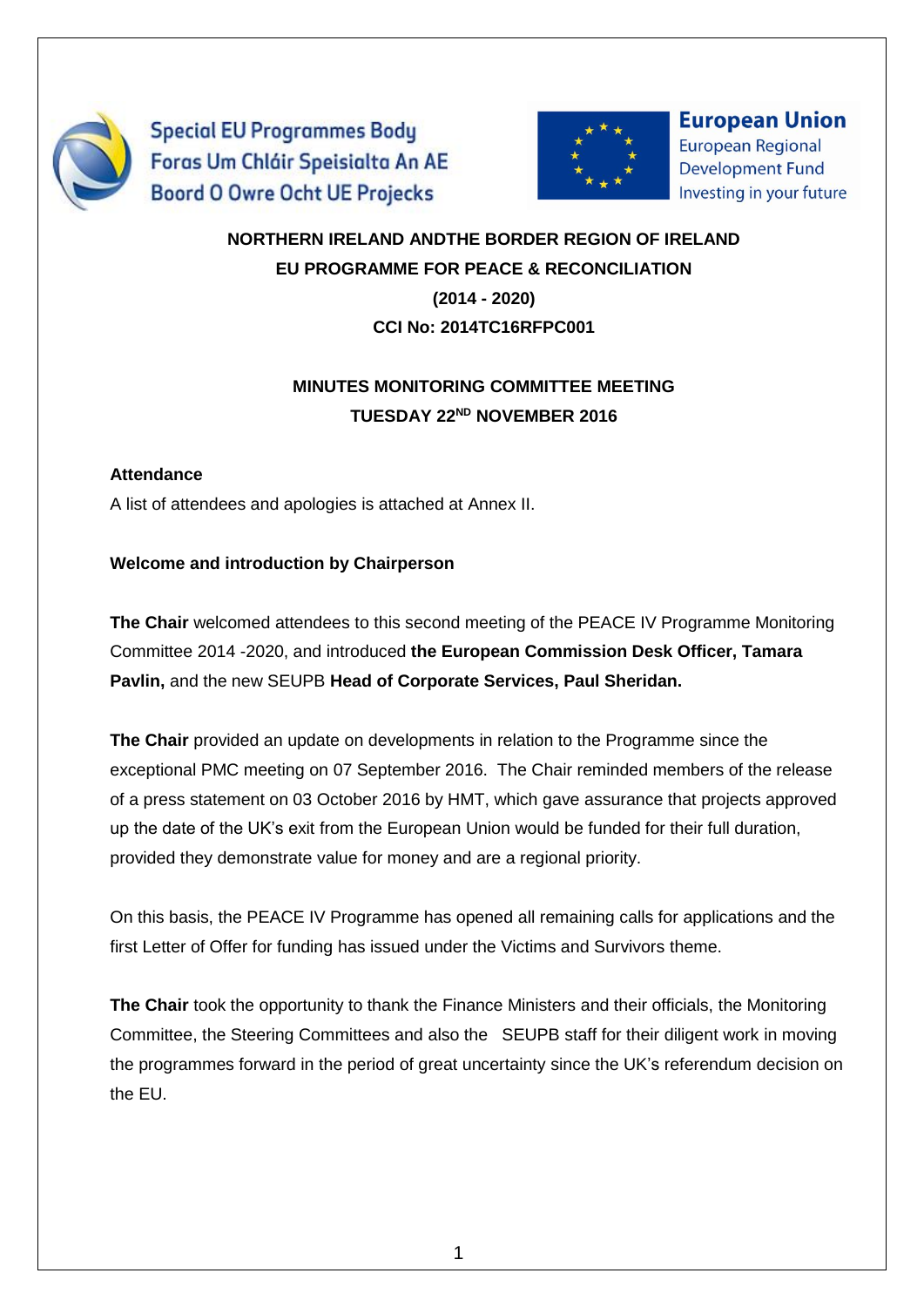#### **1. Agree Agenda**

The Agenda was adopted.

#### **2. Conflict of Interest Declaration**

**The Chair** requested that any outstanding Code of Conduct and Conflict of Interest forms be returned to the SEUPB Secretariat, and that in the interim any Conflicts of Interest be declared verbally.

**The Equality Commission NI representative** informed the Chair of her previous employment with Belfast City Council, which was in receipt of substantial funding under the PEACE III Programme and will be discussed during the meeting.

#### **3. Minutes of the previous meeting – 02 March 2016**

The minutes of the previous meeting were agreed as a true and accurate record.

**The Chair** informed Members that the minutes of the exceptional PMC meeting on 07 September 2016 have been approved, separately, via written procedure.

Both sets of minutes will be uploaded to the SEUPB website.

#### **4. Matters Arising**

The Committee noted the matters arising from the previous meeting, all of which have been resolved.

#### **5. Update on implementation of PEACE IV 2014 – 2020 Programme**

T**he JS Head of Unit** also wished to place on record his thanks to the Steering Committees of both Programmes. He presented the paper on programme implementation to Members.

Addressing the resource challenges highlighted in the JS Head of Unit's presentation, **the Chair** assured Members that the SEUPB's Head of Corporate Services, in conjunction with the DOF and DPER, are working to ensure that appropriate resources are in place to efficiently conduct the parallel processes of Stage 2 assessments and project mobilisation.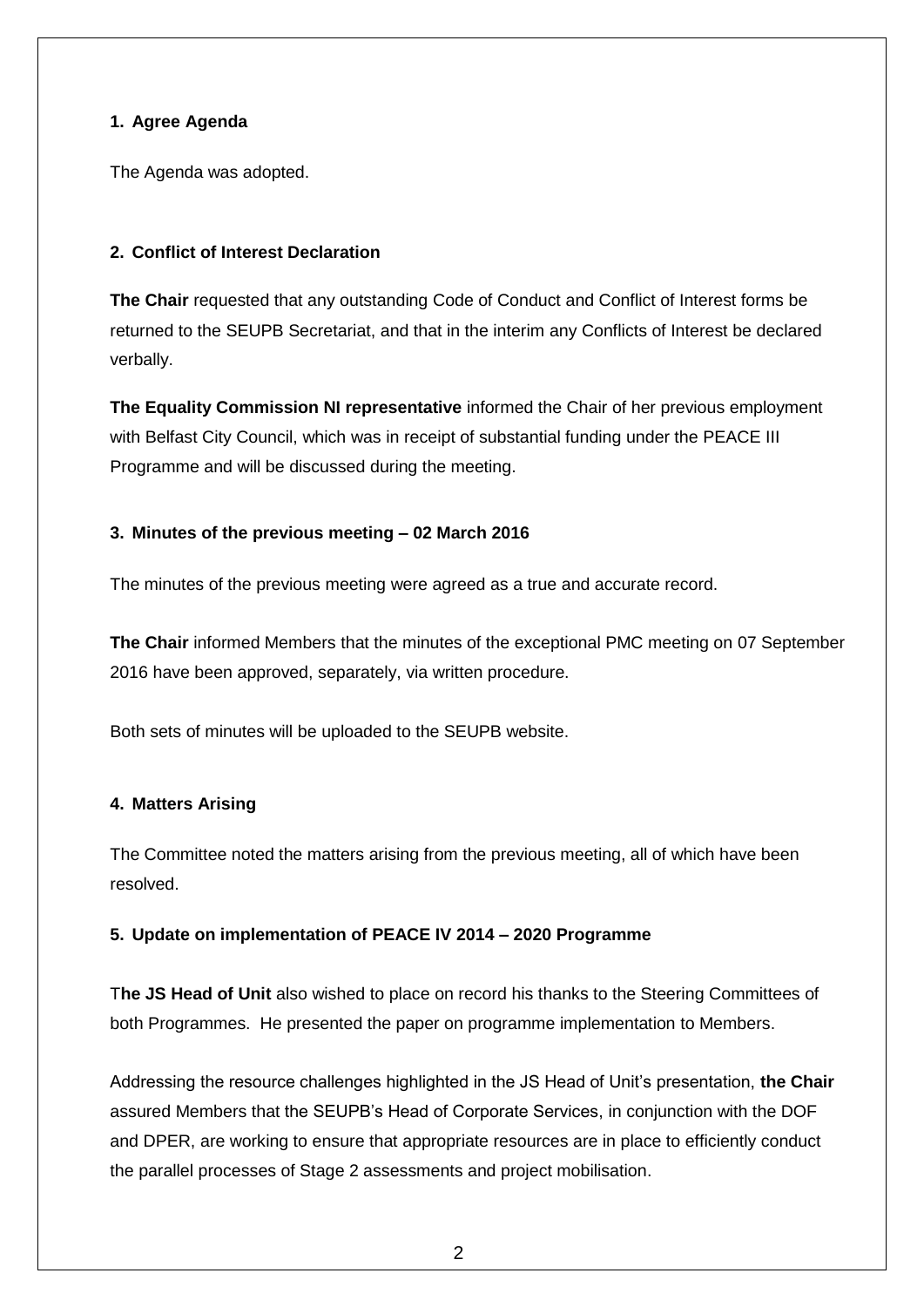**The Director, MA,** was invited by the Chair to provide a presentation on the Children and Young People Specific Objective.

**The Head of Unit, JS,** informed Members that the assessment process is adhering to the 36 week timeframe with one exception, which involved a delay at the project's request.

**The Chair** drew Members' attention to the following updates within the Implementation Update paper;

- The 2015 Annual Implementation Report (AIR) was submitted to the EU Commission prior to the regulatory deadline;
- With regards to e-cohesion, the Project Board are working to implement an Online Monitoring System in early 2017;
- Extensive communications activity has taken place to advertise the open calls for applications, deliver funding workshops and provide stakeholders with information and guidance following the UK's EU Referendum, and;
- The Communications team continue work to develop a new corporate website;

Members of the Monitoring Committee made the following observations:

- In relation to the Children and Young People (14-24) Call for Applications, clarification was sought on the consortia approach, its requirements and any support being provided. Members also queried the arrangements in place to manage the consortia and the risk to the Programme if consortia were to disband;
- Members also cautioned the SEUPB to account for participants who have left the educational system aged 16 and risk falling into a gap between SEUPB and ESF funding;
- Sought an explanation for the "variable" quality of incoming applications across the Programme, and the impact on the Programme;
- Queried SEUPB's level of confidence in the quality of incoming applications, and expressed concern that projects of an inadequate quality could be progressed due to the pressures around time constraints;
- Acknowledged the challenges regarding SEUPB resources and expressed concern that the Steering Committees may have insufficient time to conduct thorough assessment if continuing to work to an accelerated timetable;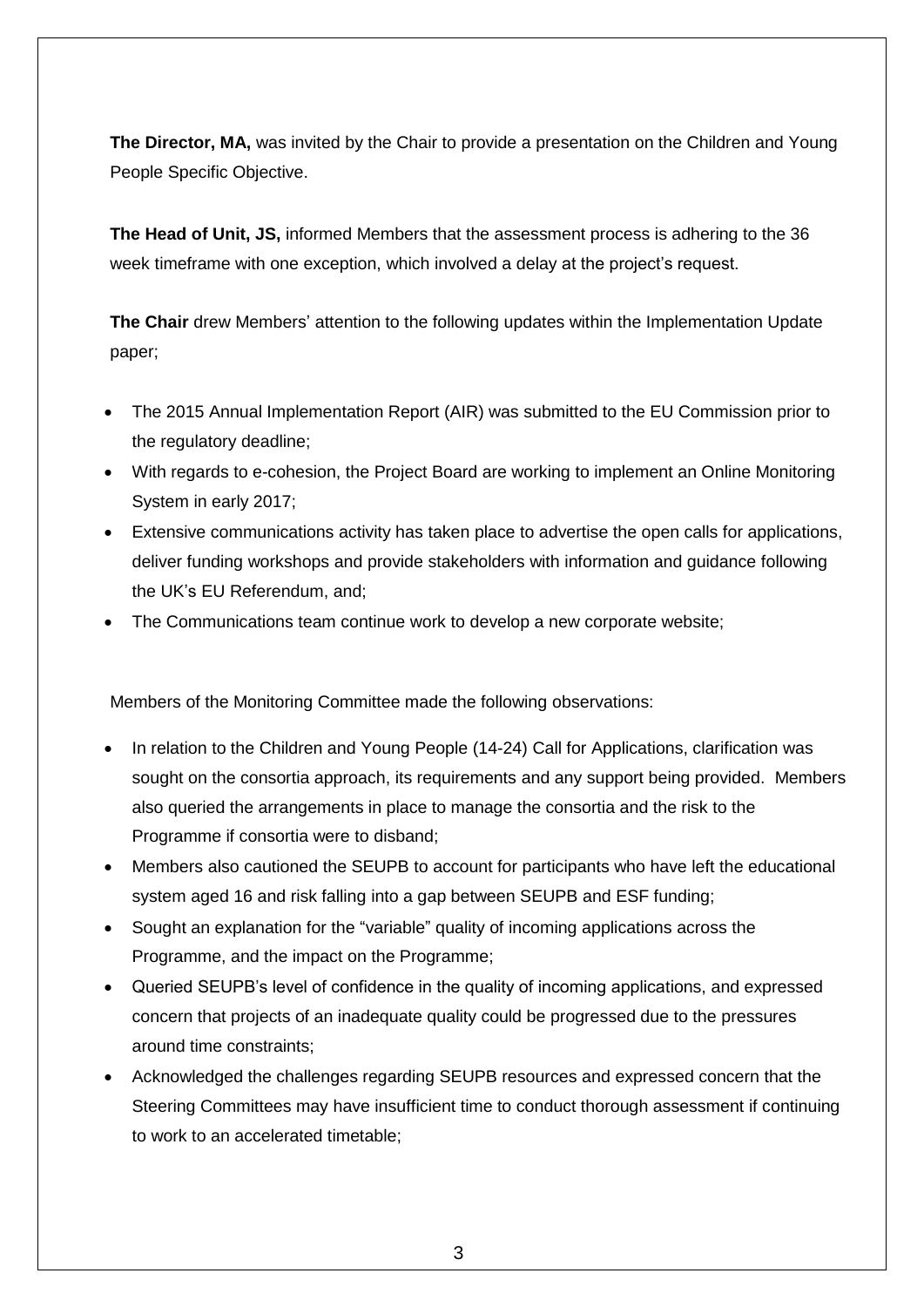- Queried whether Steering Committees can defer projects, to allow projects to return with an application of higher quality;
- Queried how the SEUPB are managing fluctuations in exchange rates, and;
- Advised the SEUPB to consider ethnic minorities within the Children and Young People theme, as well as Catholic and Protestant participants.

**The EU Commission representative** made the following observations relating to the Programme Update report;

- Congratulated the SEUPB on issuing their first Letter of Offer under the PEACE IV Programme and acknowledged the significant amount of work involved in getting to that stage;
- Queried the two applications under the Shared Education theme, and if both working distinctly could fulfil the €30m allocation and the required targets;
- Requested clarification on the lowered targets in Phase 1 of the Children and Young People theme;
- Noted the first LoO of the Programme has been awarded under the Victims and Survivors theme. She queried whether this was awarded to the Victims and Survivors Service, as the main benefactor named in the Cooperation Programme, and whether the agreed scrutiny of governance capacity and necessary eligibility checks had taken place, and;
- Expressed concern that both designation and implementation of the Online Monitoring System have experienced slippage and asked SEUPB to clarify exactly when the system would be implemented.

#### **The Chair**,/**JS Head of Unit/ MA Director** provided the following responses;

- The Children and Young People call encourages applicants to form joint bids on a crossborder basis however, there is no requirement for pre-existing consortia. There is sufficient time before the submission of Stage 1 applications to form appropriate consortia from among organisations with experience in the field. There is additional time to develop the application for Stage 2. The SEUPB do not have a direct role in forming consortia, it remains the responsibility of the applicants;
- The variable quality of applications received does not impact upon the Programme. Investigations show a broad range of reasons behind the variable quality however, JS are unable to attribute this to a single reason at this stage. The issue around "variable quality" applications should not be construed as low quality overall; there is range of high quality to poor applications.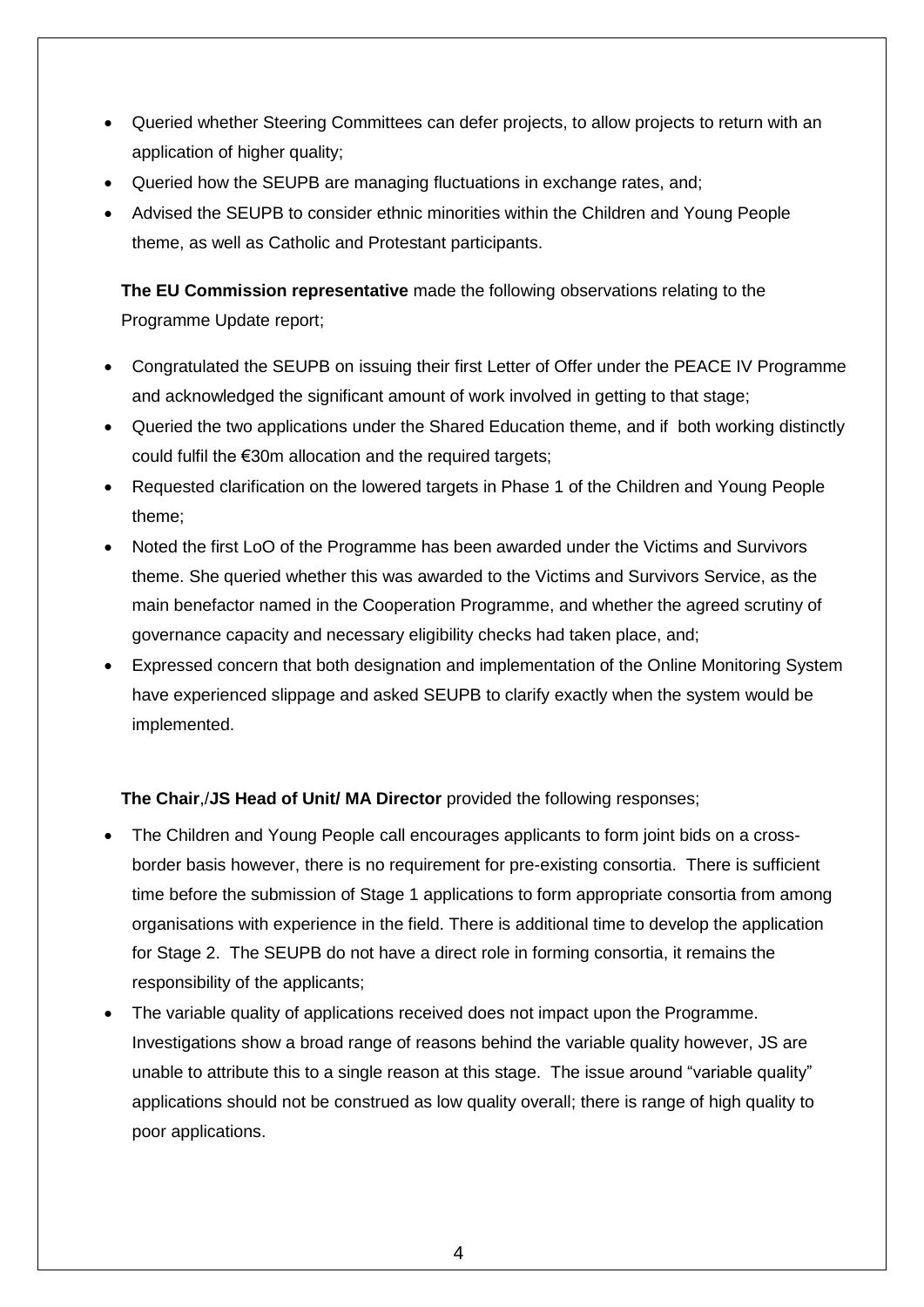- Incoming applications are subjected to rigorous assessment and the SEUPB are confident in the quality of projects which complete the process. While the competitive process can prove challenging , all aspects of the Programme are over- subscribed, and the SEUPB are confident in meeting targets with quality projects;
- The Steering Committees are given ten days or more in which to review application documentation prior to meetings, and their assessment discussion can be as in-depth as they decide is required;
- With regards to the Online Monitoring System, Members were informed that the aim is to establish a live system by the end of January 2017;
- Confirmed, with regards to the Victims and Survivors Service, that an independent Corporate Governance review was conducted, resulting in two minor recommendations which do not impact on overall assurance;
- Target numbers for Phase 1 of the Children and Young People theme were slightly reduced to account for the four/five months slippage in Programme implementation however, the SEUPB are confident in the ability to achieve the overall objectives over the remaining Programming period;
- The SEUPB cannot provide detailed comment on the two applications under Shared Education as they remain under assessment. The Steering Committee will meet to discuss these projects in December and will ensure adherence to Programme objectives;
- Members were assured that the JS will utilise all the time available in order to assess the two Shared Education projects, as appropriate to the €36m investment and extensive outputs, and award the LoO to an applicant or applicants with the ability to deliver the outputs;
- Exchange rate fluctuations are being discussed with Member States and two options are under consideration; setting the rate as per the date of the Steering Committee, or utilising an annual planning rate. The potential effects of either option on projects will be assessed;
- The SEUPB worked with the relevant departments to identify appropriate target participants in the Children and Young People theme, and are aware of the various journeys of those marginalised participants. The programme can support those young people who should be in education but whose attendance is minimal;
- A benefit of the Programme is the ability to engage with young people immediately after they leave school and provide them with the competencies to continue into more traditional training, such as those provided by ESF or other statutory Programmes;
- Participants in the Children and Young People (14-24) theme will be reflective of various demographics and a range of religions and ethnicities, which reflects another benefit of the consortia approach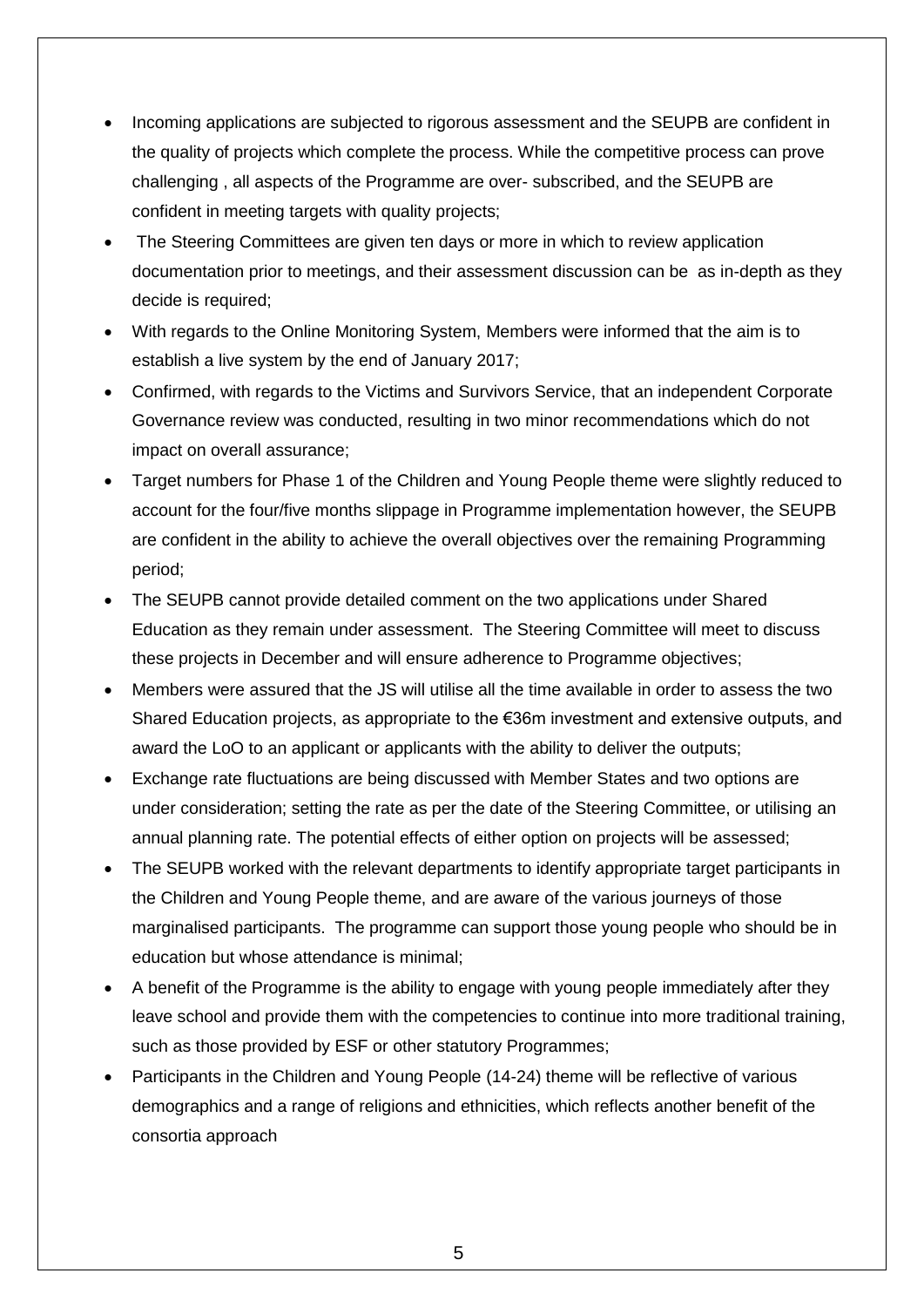**The DoF representative** welcomed the progress in Programme implementation and made the following points:

- Requested that the full value of funding including the 15% match funding contribution to be included in figures within future update papers,
- Referred to section 3.3; Review of Budget Allocations and the Children and Young People budget allocation. He informed Members that the issue is currently under discussion with relevant Departments and will require Executive approval, and;
- Queried whether approval of the budget reallocations via written procedure was appropriate to the level of business.

**The EU Commission representative** stated she has not yet seen a detailed proposal in relation to the budget reallocation in order to judge the significance of the budget amendments. However, she expressed concern in further delaying implementation of this theme by waiting until the next PMC in May 2017 for Members to approve.

**The Chair** stated the SEUPB's view that the amendments do not constitute any modification of the Programme financial tables, nor do they affect the outputs, and therefore remain appropriate for a written procedure. Discussions with Member States around the amendments are commencing, and they will define the approach taken.

**The Director, MA**, clarified that budget reallocations were included within the papers in order to keep the PMC informed of the process, should approval via written procedure be required. He informed Members that SEUPB should be in a position to provide further detail on this matter in early 2017.

#### **The Monitoring Committee**;

- **Noted** the progress in programme implementation;
- **Noted** progress with regards to the Regulatory Requirements of the Programmes including SEUPB's development of the eMS as its Online Monitoring System; and
- **Noted** the Communications Activity since the last Programme Monitoring Committee meeting.

**AP 1: MA**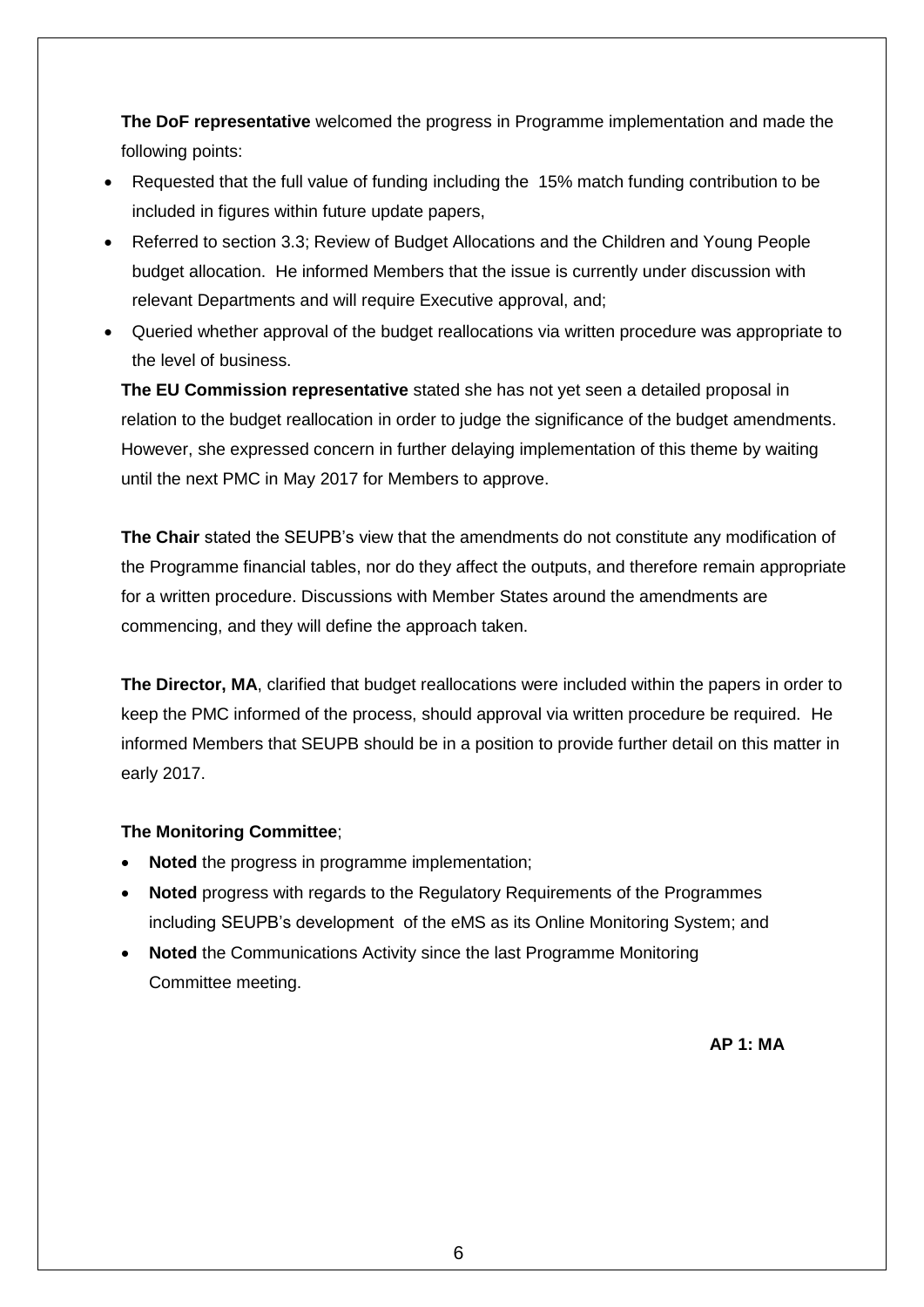#### **6. Evaluation Plan (2014 – 2020 Programmes)**

**The Chair** introduced the PEACE IV Evaluation Plan, as previously approved by the Evaluation Steering Group.

**The Director, MA**, provided a presentation on the contents of the Evaluation Plan before opening the floor to comments.

**The EU Commission representative** thanked the MA Director, and stated her intention to share the Evaluation Plan with the Commission's Evaluation experts in the interests of transparency. She highlighted the importance of the Evaluation Plan as a monitoring tool, and reminded PMC members of their regulatory role in scrutinising data resulting from the evaluations.

**The Monitoring Committee members** made the following observations;

- Urged the SEUPB to consider the outcomes over the outputs when considering the evaluation data, and;
- Queried the usefulness of a 2018 impact evaluation report, given the short time span in project implementation.

**The MA Director** provided the following responses;

- Noted and agreed with the Member's point on outcomes;
- Stated that the 2018 impact evaluation report is considered an interim report, to be followed by a more substantive evaluation in 2020 and 2022. He stressed the importance of appointing an evaluator early in the Programme cycle, and maintaining the same evaluator throughout the Programme for each of the individual impact evaluation. This approach will facilitate the evaluator to engage with SEUPB and projects in addressing data collection and methodological issues.

**The Chair** assured Members that, though the current Programme position is positive, the UK's exit from the EU remains at the forefront of consideration, and the PMC will receive updates of business requiring their attention.

#### **The Monitoring Committee**:

**Approved** the Evaluation Plan for the PEACE IV Programme;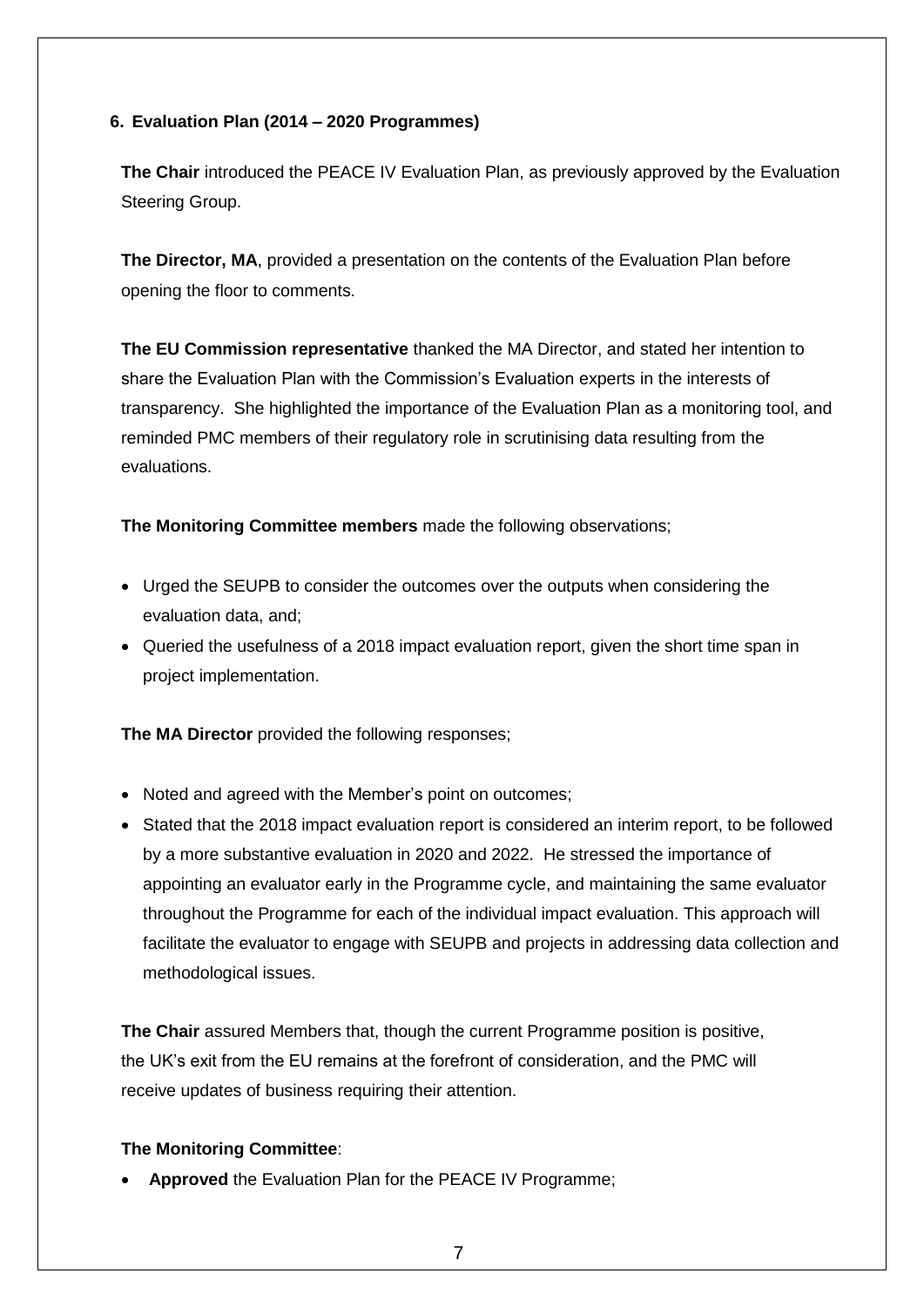**Noted** progress in relation to the implementation of the Plan.

### **7. Closure of PEACE III 2007 – 2013 Programme**

- **Final Implementation Report (FIR)**
- **Peace III Programme Summary Video**

**The Chair** and **the Director, MA,** introduced the draft PEACE III Final Implementation Report (FIR), the review of which is the responsibility of the Monitoring Committee.

**The MA Director** made the following main points;

- Significant audit work has taken place across the Programme, ahead of the closure submission deadline in March 2017;
- All audit recommendations have been assessed and closed, with the exception of those relating to four projects, which the MA are working to resolve;
- The MA has responsibility for the preparation of the FIR in line with regulatory requirements on structure and reporting on outputs;
- Certifying Authority preparation of the final claim for expenditure should conclude before the end of the year. The final claim will then be submitted to the Audit Authority (AA) for their opinion on accuracy and reliability;
- AA work should conclude early in 2017, substantially in advance of the March 2017 regulatory deadline, and;
- He asked the Committee to approve the FIR, subject to further minor changes which may be required following further Audit work;

**The EU Commission representative** thanked the MA Director and made the following points in relation to the Final Implementation Report;

- The report conveys a positive outcome of the PEACE III Programmes and 99.2% implementation, despite the significant challenges faced;
- Congratulated the SEUPB on a robust report, containing detailed information and analysis;
- Reserved the right to comment further, pending a more detailed review of the report;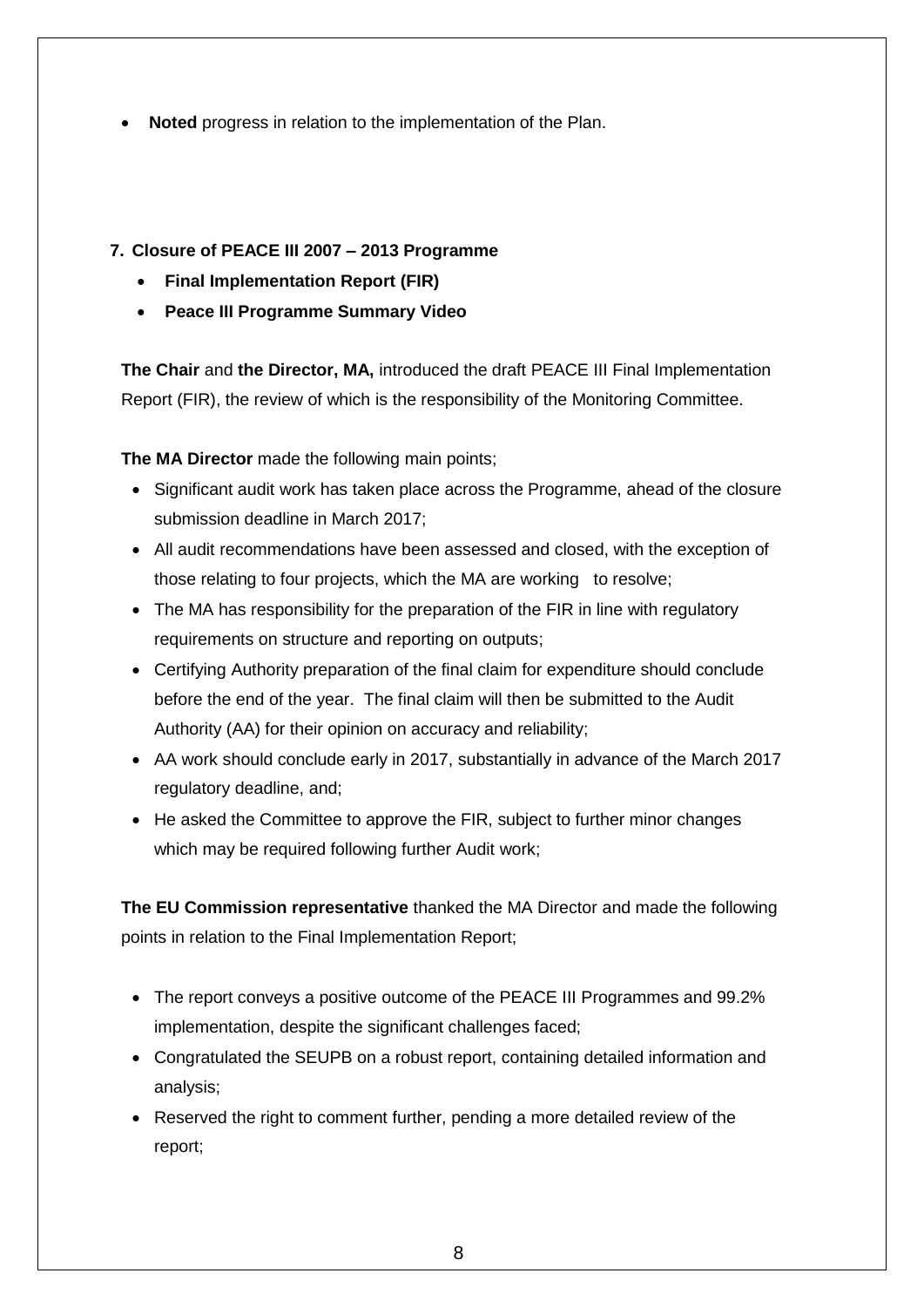- Commented that the FIR is one aspect of a three document "closure package" submitted to the EU Commission, also including the Audit Authority's Control Report and the Final Claim**,** she highlighted the need for consistency across the three documents, to avoid delays and requests for corrections, and;
- Queried whether there are any incomplete or non-functioning projects remaining post- closure;
- Identified an issue in reconciling ERDF amounts with those mentioned in the summary, for later discussion;
- Requested clarification on the magnitude of the four open irregularities, and;
- Requested clarification on the overall Programme error rate.

**The Director, MA**, provided the following responses;

- The remaining open audit recommendations within four projects were identified during Audit Authority Article 16 checks, and are not anticipated to have financial implications on the Programme;
- The error rate has consistently fell under the 2% threshold throughout the Programme period and is expected to remain low overall, and;
- He clarified there are no non-functioning projects remaining.

#### **The Monitoring Committee;**

- **Noted** the progress in closing the PEACE III Programme; and
- **Approved** the Final Implementation Report (FIR) for the PEACE III Programme, subject to any requested amendments and any final changes required to reconcile the report with the final claim.

#### **8. A.O.B.**

**The Chair** introduced a brief video representing the projects funded under the PEACE III Programme, as requested at the previous PMC meeting.

#### **9. Date of next meeting**

The next meeting of the PEACE IV Programme Monitoring Committee will take place in spring 2017.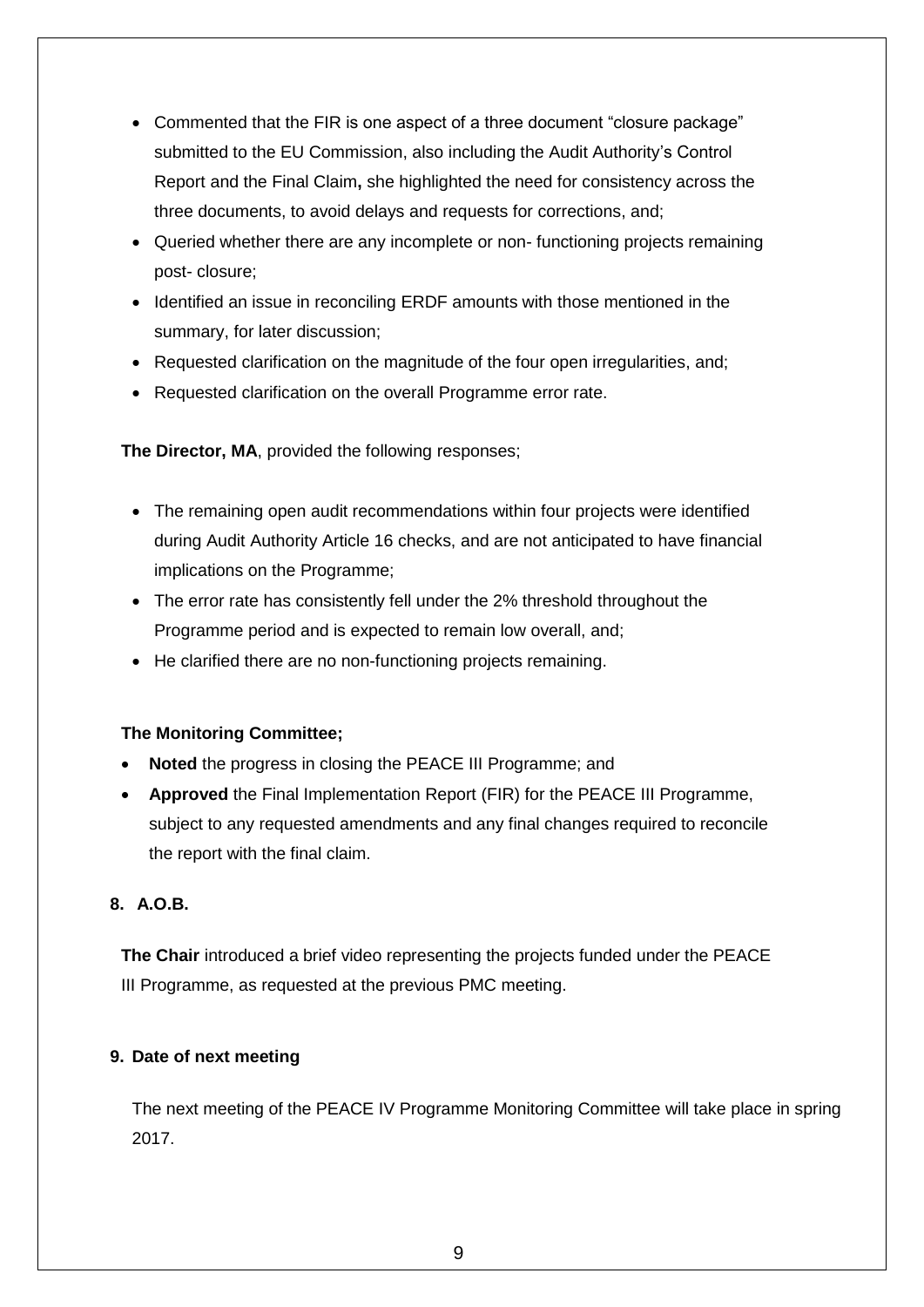In conclusion, **the Chair** thanked Members for attending, and extended her thanks and best wishes to PMC Advisor Edel Hendry (NISRA), who is moving on to another role within the Northern Ireland Civil Service.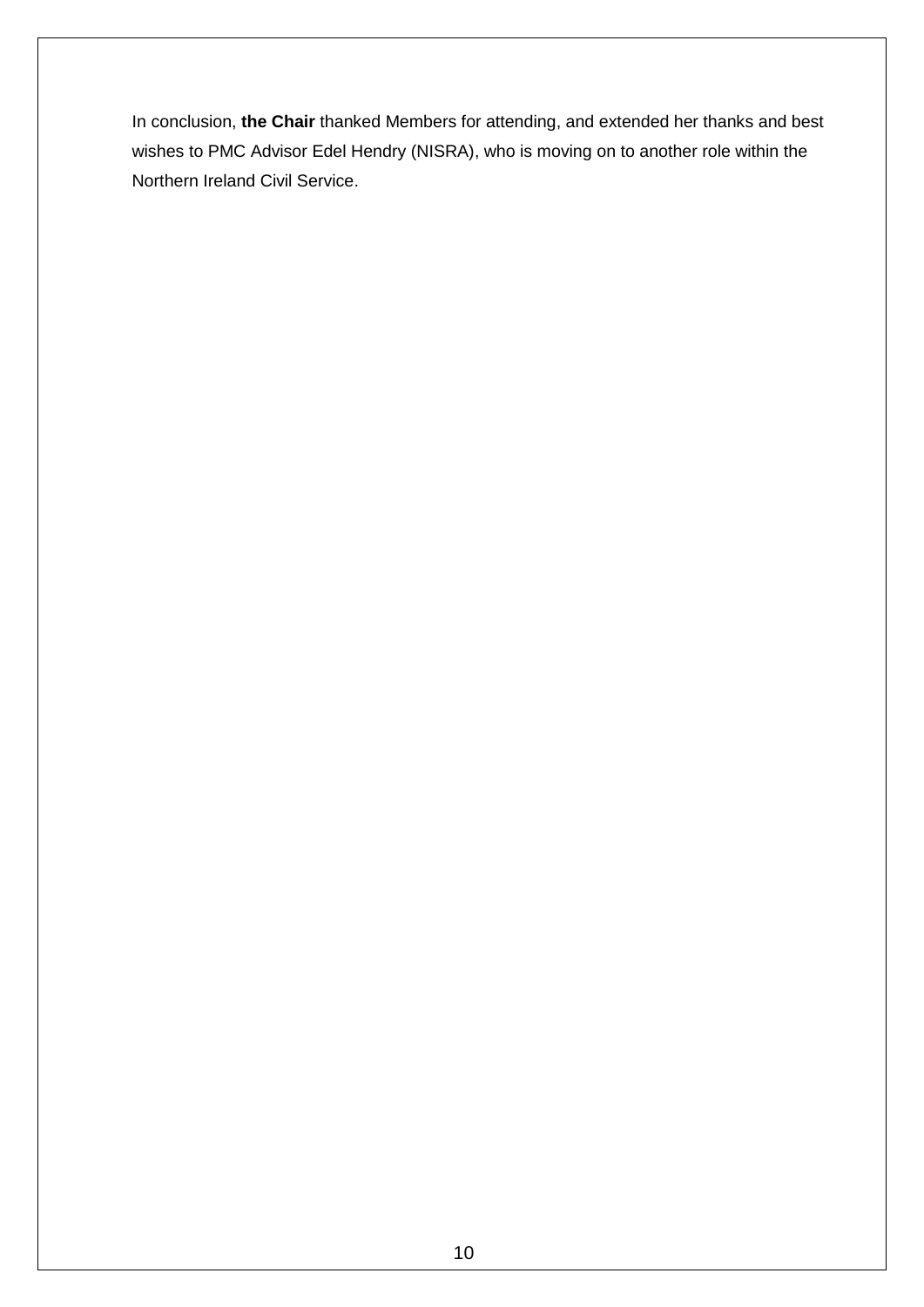## **ANNEX I**

## **ACTION POINTS/ISSUES OF CLARIFICATION ARISING FROM MONITORING COMMITTEE**

## **Tuesday 22nd November 2016, Radisson Blu, Belfast**

#### **ACTION POINTS**

| Agenda Item                                                                | <b>Action Point</b>                                                                                                                                                                             | Responsibility                               |
|----------------------------------------------------------------------------|-------------------------------------------------------------------------------------------------------------------------------------------------------------------------------------------------|----------------------------------------------|
| Update on<br>implementation of<br><b>PEACE IV 2014 -</b><br>2020 Programme | 15% match funding<br>contribution to be included<br>in figures within future<br>update papers, in order to<br>acknowledge the<br>contribution from the<br>Executive and the Irish<br>Government | <b>Managing Authority</b><br><b>COMPLETE</b> |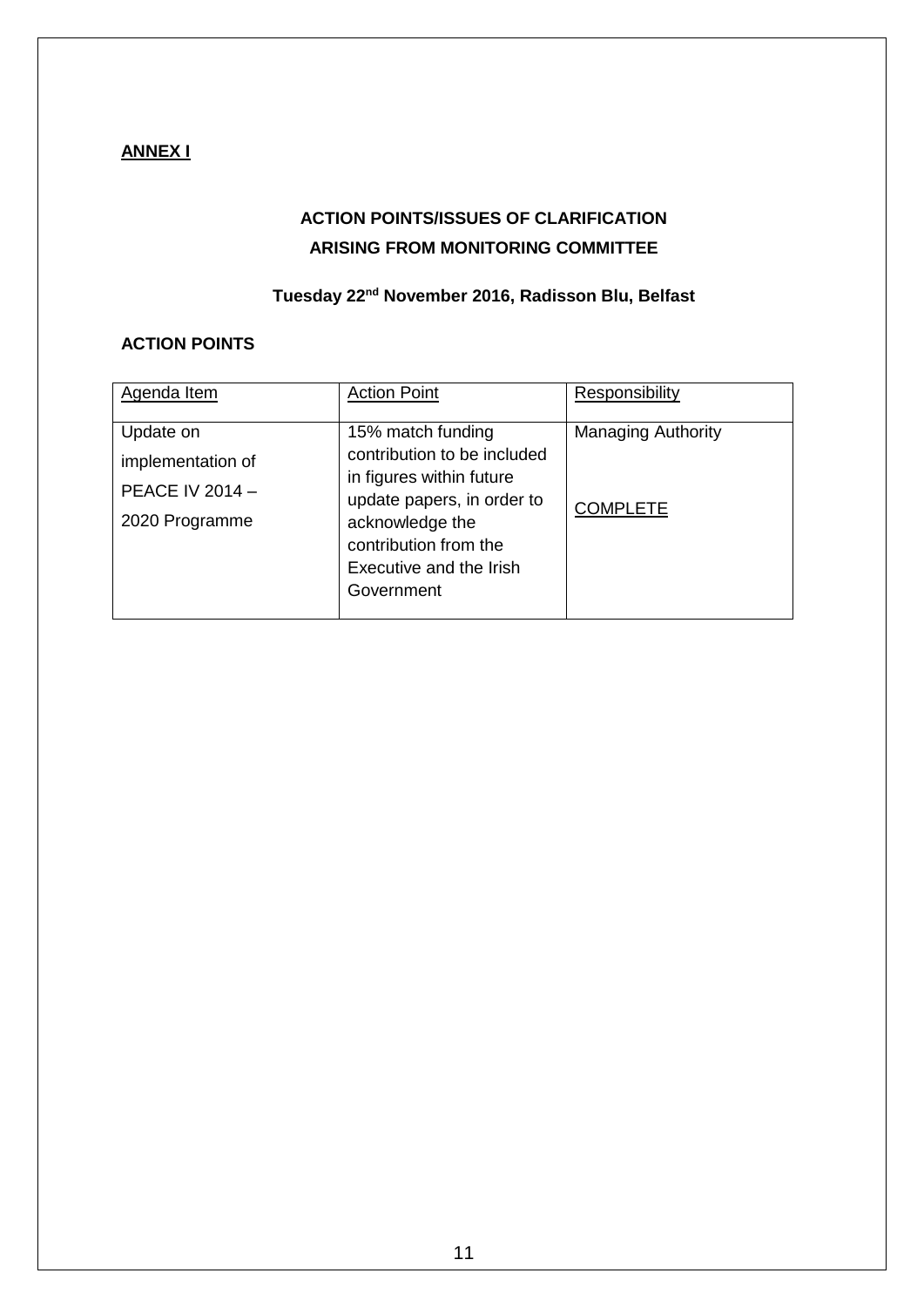## **ANNEX II**

# **Attendance – PEACE IV Programme Monitoring Committee, 22nd November 2016, Radisson Blu, Belfast**

#### **Chair**

Gina McIntyre SEUPB

#### **Members**

| <b>Wesley Aston</b>       | <b>Ulster Farmers Union</b>                              |
|---------------------------|----------------------------------------------------------|
| Ivan Cooper               | The Wheel                                                |
| <b>Cllr Dermot Curran</b> | <b>NILGA</b>                                             |
| Michael D'Arcy            | <b>IBEC</b>                                              |
| <b>Cllr Frank Dolan</b>   | Northern Western Regional Assembly (NWRA)                |
| Alderman Freda Donnelly   | <b>NILGA</b>                                             |
| Pamela Dooley             | <b>ICTU Northern Ireland</b>                             |
| Damian Duffy              | Confederation of British Industry (CBI)                  |
| <b>Frank Duffy</b>        | Department of Finance and Personnel (DFP)                |
| Hazel Francey             | Equality Commission for Northern Ireland (ECNI)          |
| John Greer                | Joint Secretariat, SEUPB                                 |
| Shaun Henry               | Managing Authority, SEUPB                                |
| Denis Leamy               | Pobal                                                    |
| Jenny McEneaney           | <b>NICVA</b>                                             |
| Dr Aedín McLoughlin       | <b>Environmental Pillar</b>                              |
| Gearoid O'Keeffe          | Department of Public Expenditure & Reform (DPER)         |
| Martin O'Rourke           | <b>ICTU Ireland</b>                                      |
| Paul Sheridan             | Head of Finance and Corporate Services, SEUPB            |
| <b>Emily Smyth</b>        | Council for Nature Conservation & the Countryside (CNCC) |

## **Advisors**

| <b>Andrew Bell</b>    | Department of Education (DE)                               |
|-----------------------|------------------------------------------------------------|
| Donna Blaney          | The Executive Office                                       |
| Declan Crowe          | Department of Children and Youth Affairs (DCYA)            |
| Paul Geraghty         | Department of Housing, Planning & Local Government (DHPLG) |
| <b>Brenda Hegarty</b> | Joint Secretariat, SEUPB                                   |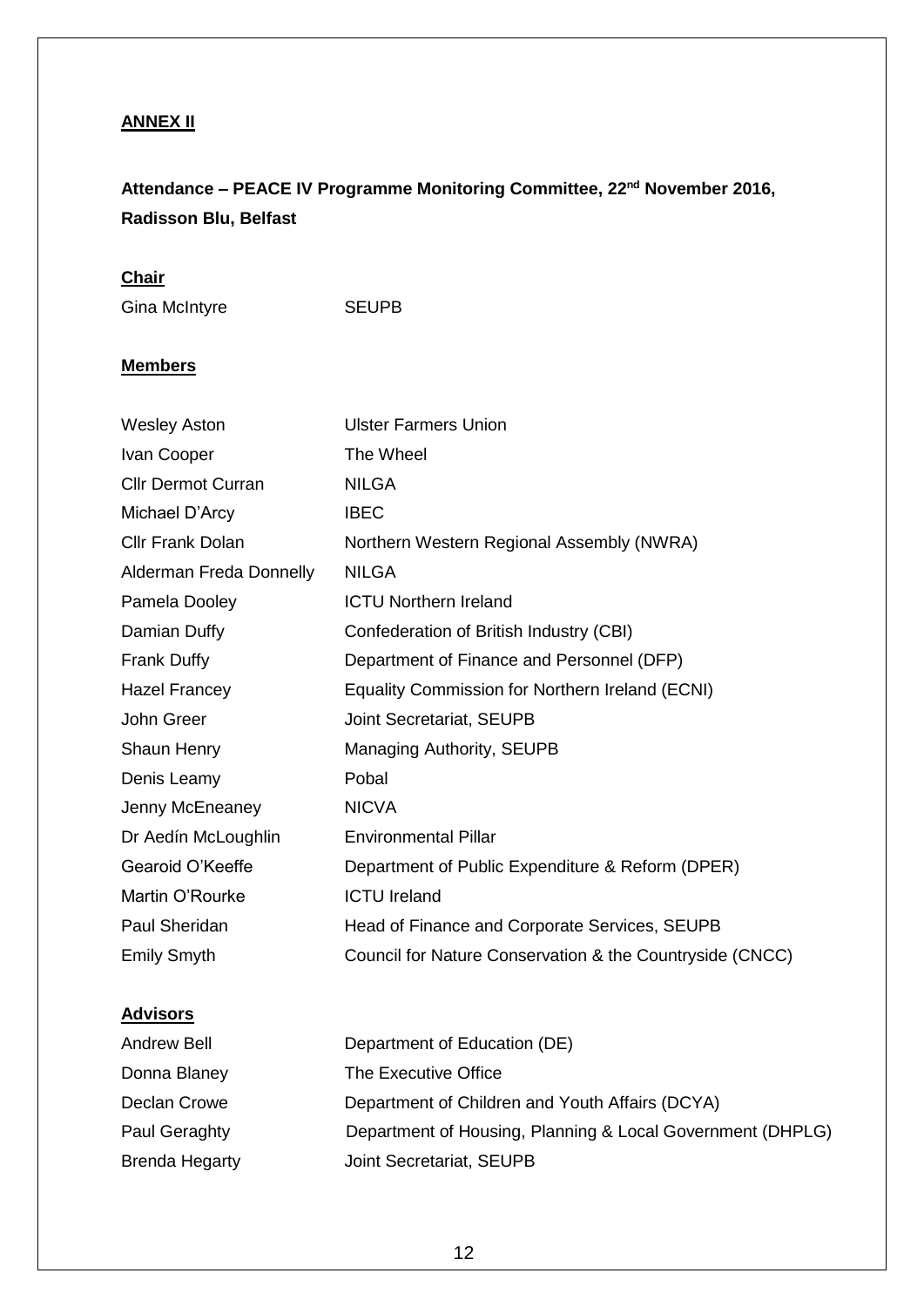| <b>Edel Hendry</b>   | <b>NISRA</b>                                     |
|----------------------|--------------------------------------------------|
| Andrew Johnston      | Department for Communities (DfC)                 |
| John McCandless      | Communications, SEUPB                            |
| Dominic McCullough   | Department of Finance and Personnel (DFP)        |
| Declan McGarrigle    | Managing Authority, SEUPB                        |
| Laurence O'Grady     | Department of Education and Skills (DES)         |
| Siobhan O'Higgins    | Department of Public Expenditure & Reform (DPER) |
| <b>Tamara Pavlin</b> | <b>European Commission</b>                       |
| Jim Wilkinson        | Department for the Economy (DfE)                 |

#### **Observers**

| <b>Mark Beattie</b>   | Diane Dodds MEP representative                   |
|-----------------------|--------------------------------------------------|
| John Carson           | International Fund for Ireland                   |
| <b>Kevin Coyle</b>    | International Fund for Ireland                   |
| Colette Fitzgerald    | Northern Ireland EU Commission, Belfast          |
| Cathy Geagan          | Department of Public Expenditure & Reform (DPER) |
| <b>Barry Guckian</b>  | North West Regional Assembly (NWRA)              |
| <b>Marie Matthews</b> | The Executive Office                             |
| Alistair MacKenzie    | <b>Financial Controller, SEUPB</b>               |
| Emer McGeough         | North South Ministerial Council (NSMC)           |
| John O'Farrell        | <b>ICTU Northern Ireland</b>                     |
|                       |                                                  |

## **Secretariat (SEUPB)**

| <b>Tara McCormick</b> | Managing Authority (minutes) |  |
|-----------------------|------------------------------|--|
|                       |                              |  |

## **Apologies**

| Alderman Angus Carson      | <b>NILGA</b>                                       |
|----------------------------|----------------------------------------------------|
| <b>Cllr Tommy Byrne</b>    | Eastern & Midlands Regional Assembly (EMRA)        |
| <b>Cllr Garath Keating</b> | <b>NILGA</b>                                       |
| Tom Lavin                  | <b>Irish Rural Link</b>                            |
| Donal Rice                 | Irish Human Rights and Equality Commission (IHREC) |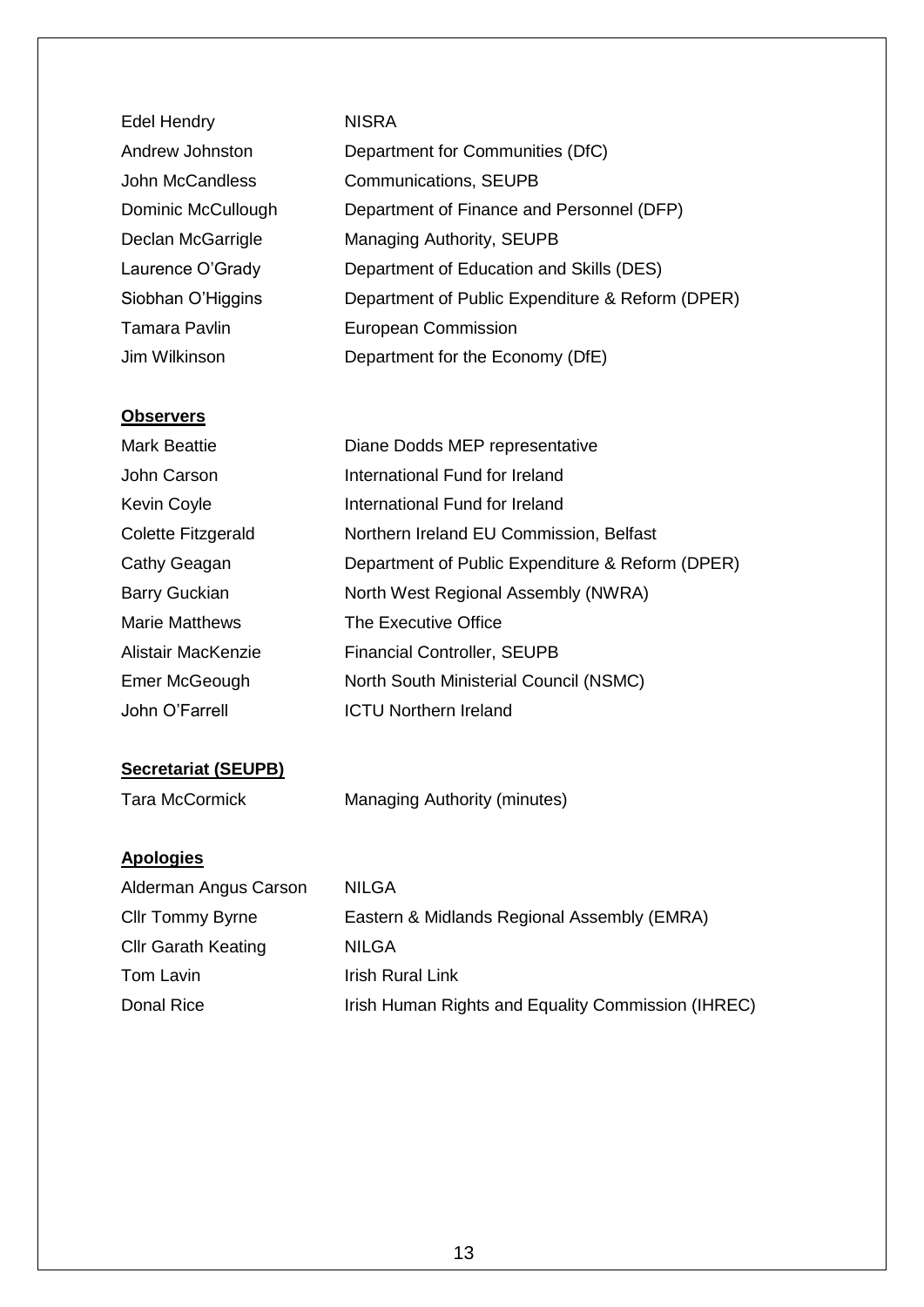**ANNEX III**

**Glossary of acronyms used in the minutes:**

| <b>CNCC</b>      | <b>Council for Nature Conservation and the Countryside</b> |
|------------------|------------------------------------------------------------|
| <b>DARD</b>      | <b>Department of Agriculture and Rural Development</b>     |
| <b>DETI (NI)</b> | Department of Enterprise, Trade and Investment             |
| <b>DFP</b>       | Department of Finance and Personnel (Northern Ireland)     |
| <b>DJEI</b>      | Department of Jobs, Enterprise and Innovation              |
| DOE (NI)         | <b>Department of the Environment</b>                       |
| <b>DoH</b>       | <b>Department of Health</b>                                |
| <b>DPER</b>      | Department of Public Expenditure and Reform                |
| <b>FIR</b>       | <b>Final Implementation Report</b>                         |
| <b>ICTU</b>      | <b>Irish Congress of Trade Unions</b>                      |
| <b>NICCY</b>     | NI Commissioner for Children and Young People              |
| <b>NICVA</b>     | <b>Northern Ireland Council for Voluntary Action</b>       |
| <b>NILGA</b>     | <b>Northern Ireland Local Government Association</b>       |
| <b>NISRA</b>     | <b>Northern Ireland Statistics and Research Agency</b>     |
| <b>NSMC</b>      | <b>North South Ministerial Council</b>                     |
| <b>NWRA</b>      | <b>Northern Western Regional Assembly</b>                  |
| <b>SCVO</b>      | <b>Scottish Council for Voluntary Organisations</b>        |